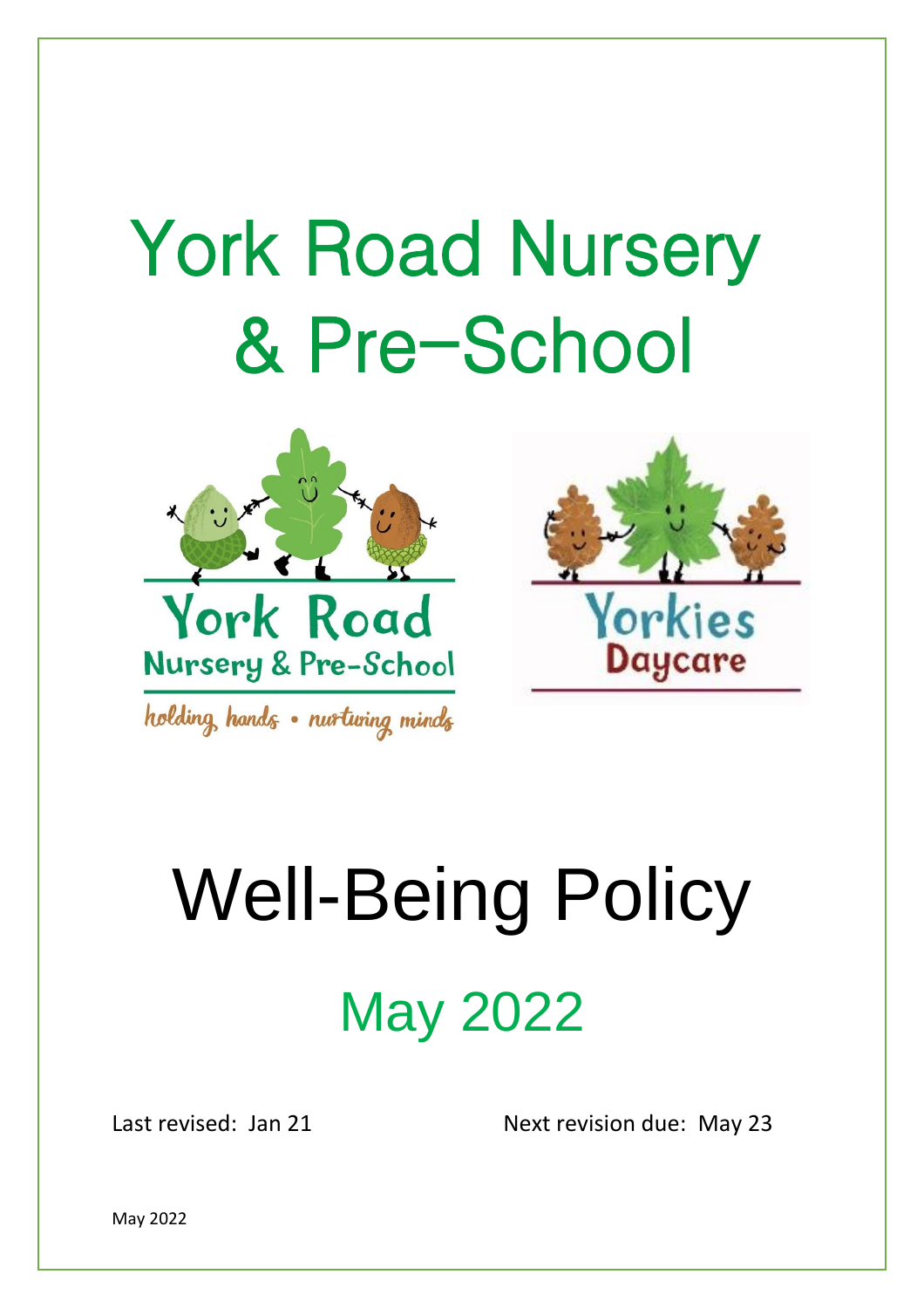## **Vision Statement**

Our vision is to create a school community where our children are our focus, inclusive of all children who are encouraged to participate; succeed and achieve; and be proud of themselves. It is our goal to empower them with a mindful attitude to others and themselves, as well as giving them the tools and knowledge to promote British values.

### **Mission statement** *"Holding Hands Nurturing minds "*

It is our belief that all our children should be happy and successful. In order to achieve this, we have the following **values:**

That our children and staff be *Respectful, Responsible, Resilient, Independent, Kind, Aspirational, Mindful, Inclusive/Diverse, Inspiring, Creative, Motivated, Empowered, Caring, Confident, Engaged, show gratitude.* 

These values help us understand how we can make a positive contribution to our school and its wider community.

#### **Purpose and Aims**

At York Road Nursery and Pre-school and Yorkies (hereinafter called York Road), we recognise and value the important relationship between children, their families, and the wider community play. We understand that every family is different and that children have their own, unique personality and qualities, along with a range of social skills, experiences, attitudes and values that are unique to them and their families. At York Road, children are given opportunities to develop personal, social and emotional skills, where wellbeing is valued and practiced on a daily basis to promote positive self-esteem and healthy attitudes.

#### **Procedure**

At York Road, we use a variety of resources and practices to promote the personal, social and emotional development of all children by:

• Our settling-in procedure ensures a smooth transition from home to nursery ensuring the child feels safe, secure and happy.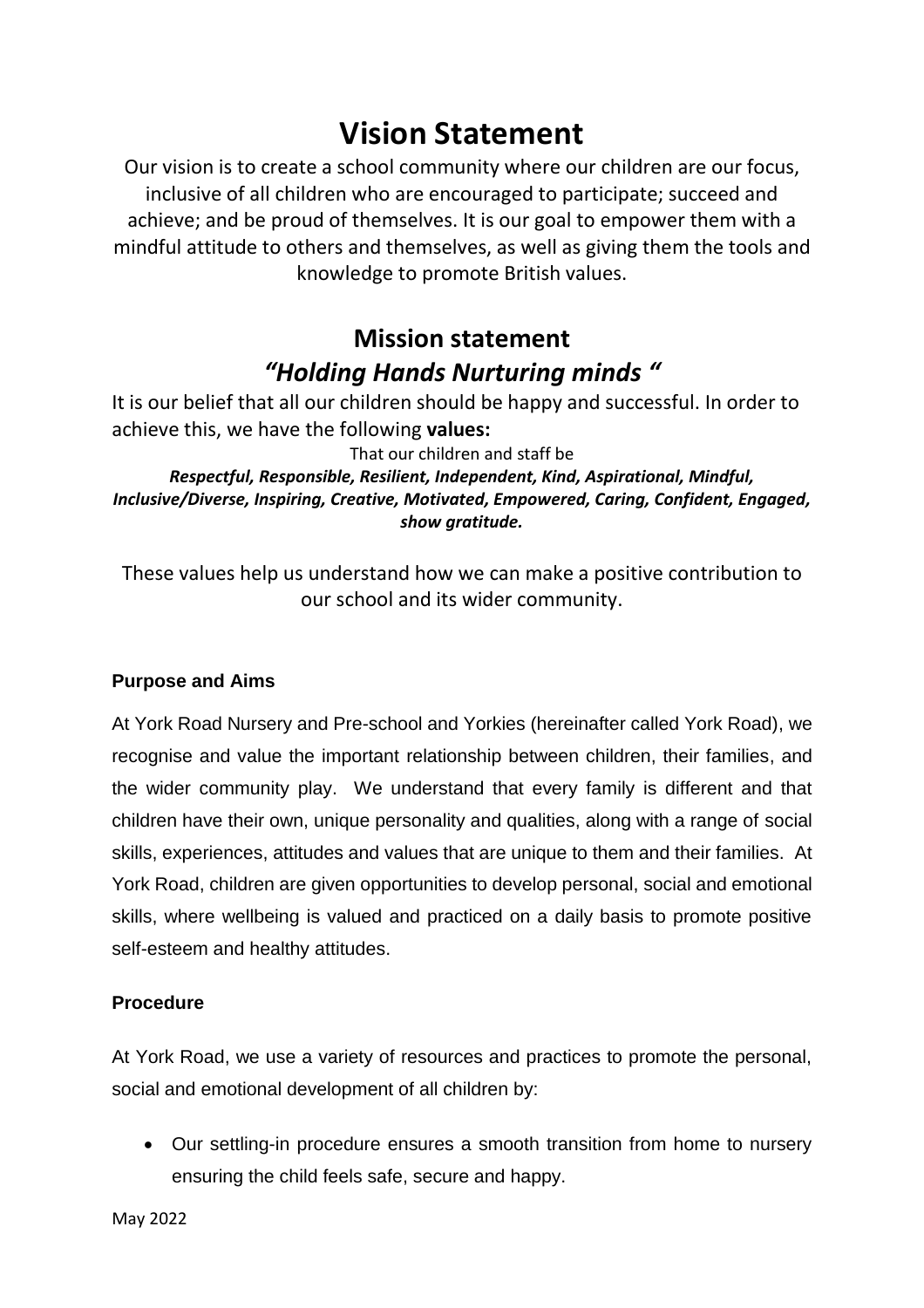- We spend time getting to know each child and their own interests/personalities by communicating with parents/carers and the children, and through interaction and observation of children in their play.
- We consistently encourage a 'can do' attitude with all children.
- We value and respect each child's individuality, ability, gender, religion, culture and background.
- We celebrate special events with the children such as birthdays by singing "Happy Birthday" at snack time and allowing the child to blow out the candles on the 'birthday cake'.
- Photographs of children at play are displayed around the nursery and in the classrooms.
- Children's work is displayed.
- A sense of belonging is established by providing each child with a personal coat peg/symbol, name card,
- 'About 'Me' books support children by encouraging the children to share their book with the adults and each other.
- Consistent routine, rules and boundaries are set early on to ensure children feel safe.
- Staff explain to the children any changes that may occur in advance to help alleviate any worries a child may have.
- Adults act as role models to the children by being friendly, caring, encouraging and understanding.
- Procedures are in place to support children in managing their feelings and emotions and allow children to express and identify these emotions.
- Activities and resources such as role play, small world, books, puppets and rhymes etc. help children to act out and come to terms with feelings and emotions in a safe acceptable manner.
- Children are encouraged to think about how they feel and .....
- Adults encourage children to identify and discuss feelings and emotions ….
- Circle time is used to identify and discuss feelings in a group situation.
- Procedures to encourage children to treat living things with care and respect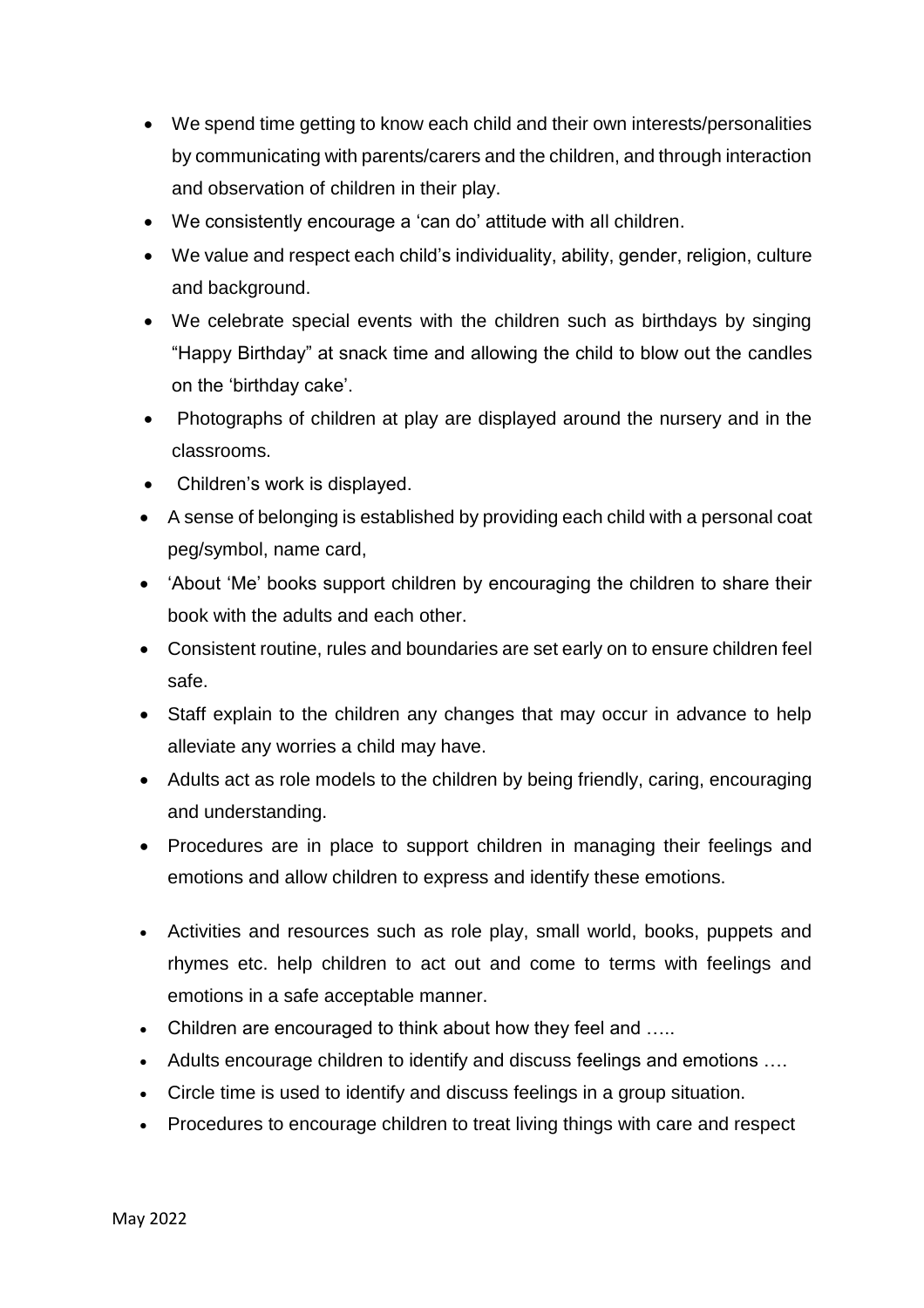#### **Nursery Planning and Assessment**

Our planning reflects the children's interests based on the children's free play, interests and daily adult supported activities. Children are encouraged and given the opportunity to build relationships with the adults, peers, etc. communicate with peers, nursery staff, other adults and visitors to the nursery. To promote thinking skills and problem solving.

The children are assessed on a regular basis which records children's s knowledge and understanding, attitudes and skills regarding Personal, Social and Emotional Development. This assessment informs curriculum planning so that the needs of all individual children are met.

A number of activities are practised regularly to support children in their emotional development and well-being.

- Yoga
- Mindfulness
- Local visits out in the community
- Forest School promotes respect and care for the environment, developing self-esteem, independence and taking appropriate risks.
- MyHappyMind
- Resilience Reaps Rewards
- In this respect, the wellbeing of the staff is also respected.
- Discussion and activities to promote the care and respect of living things. We have a number of pets at nursery that support children's well-being and children understand how we care and look after these animals. To provide an experience that encourages an appreciation, awareness and knowledge of the natural environment.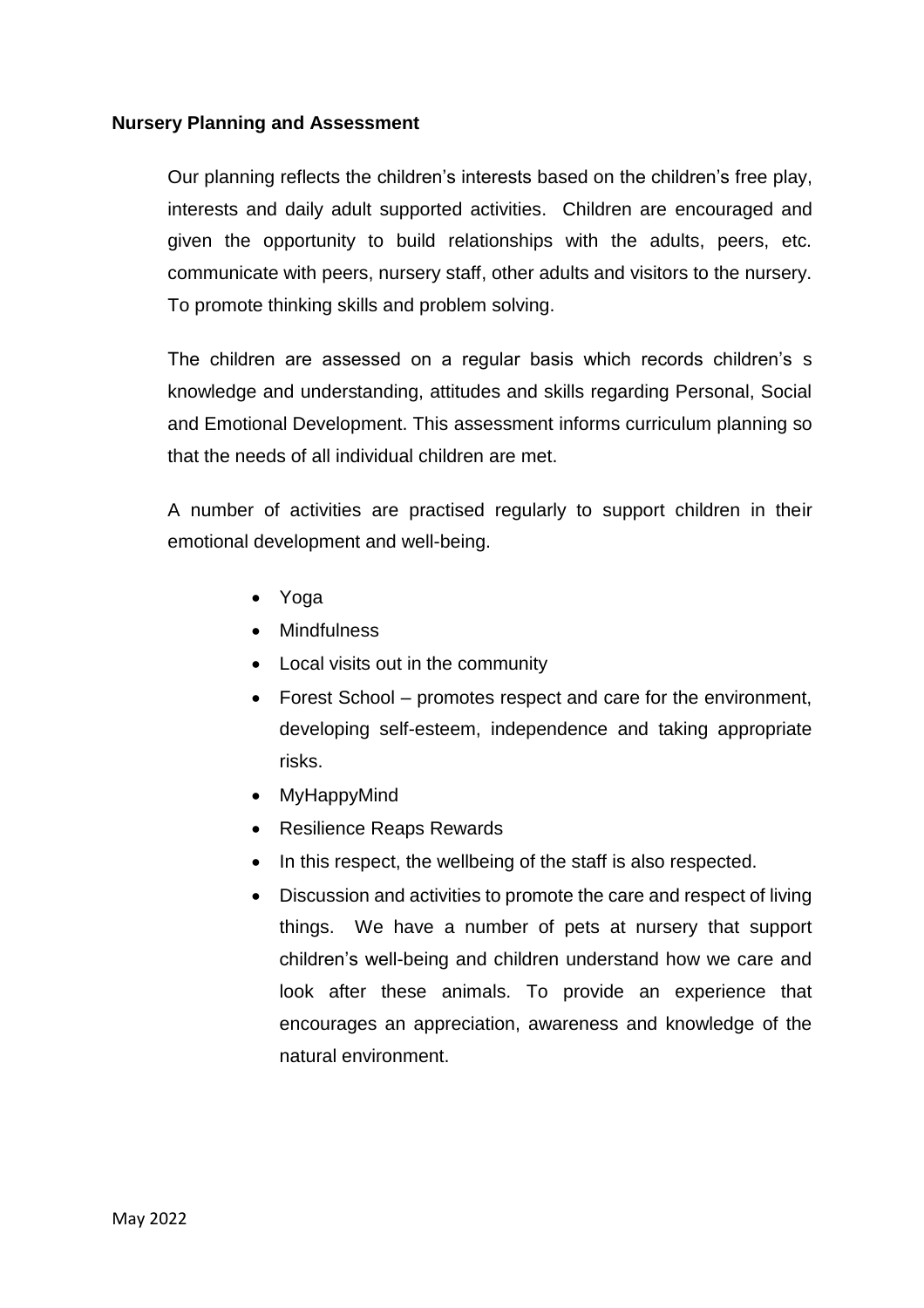#### **Parents as Partners**

Parents are encouragement to work in partnership with York Road in all aspects of their child's learning and development and this includes that of the personal, social and emotional development and wellbeing of their child.

Parents are:

- Informed of the ways in which we encourage independence in the children and to encourage this at home, giving children a sense of responsibility.
- Offered support to parents regarding behaviour management techniques used in nursery so that there is a consistency of approach.]
- Made aware of the need for rules and boundaries within the nursery and understand that all children are encouraged to follow these rules.

#### **SEMH Kitemark**

At York Road, we believe the wellbeing of the staff, children and their families is paramount. To support our commitment to fostering and nurturing wellbeing, York Road is working towards the SEMH Kitemark. This is in partnership with HCC Mental Health Team. This enables us to examine our existing practice, track and evidence further commitment to wellbeing across the curriculum and whole school culture and environment. For our children, research shows there is a strong correlation between pupil wellbeing and educational outcomes. By engaging in working towards this kitemark, it will enable us to identify children whose emotional wellbeing is affecting their ability to engage in their learning; to be able to support all children and in particular those who maybe experiencing poor emotional wellbeing, behaviour difficulties etc. And in doing so we can help all children flourish and thrive in order to achieve their full potential.

**Mental Health Lead - Diane Frainer & Deputy Mental Health Lead - Diane Szanto**

**Staff Well-Being**